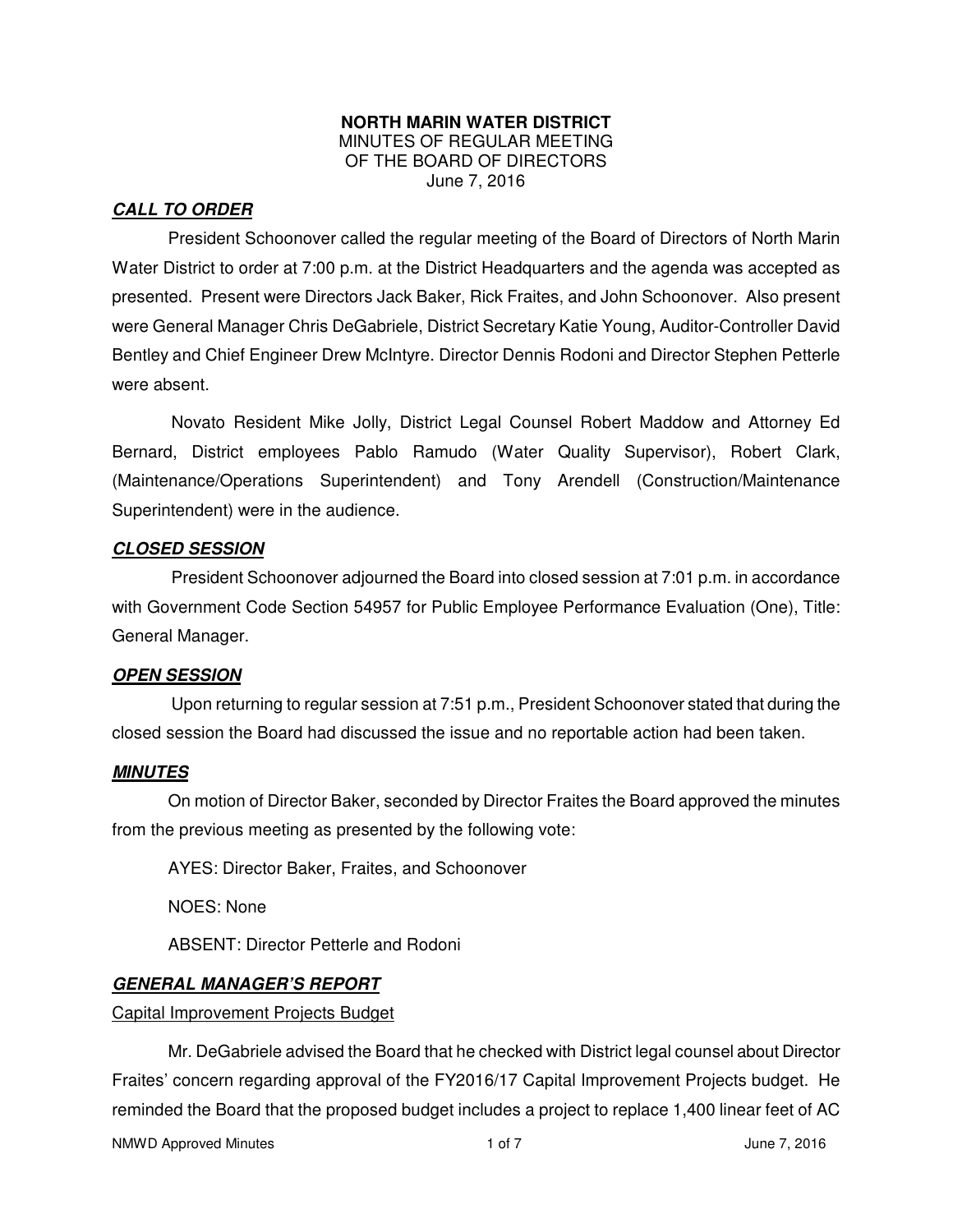pipe on Ridge Road, part of which fronts Director Fraites property and Director Fraites is also President of the Novato Heights Association, property owners in that vicinity. He advised the Board that legal counsel advises that Director Fraites does not have to recuse himself from budget consideration but will have to recuse himself when that specific project comes back to the Board for contract award/approval.

### Las Gallinas Valley Sanitary District (LGVSD) Recycled Water Interagency Agreement

 Mr. DeGabriele informed the Board that staff has started conversations with LGVSD on updating its Recycled Water Interagency Agreement. He noted that LGVSD is expanding their Recycled Water Treatment Facility to produce Recycled Water for Marin Municipal Water District and the District's point of connection may change. He stated that staff is hopeful that the production costs will also go down.

## AMI Meeting

 Mr. DeGabriele advised the Board that he and Mr. Bentley are meeting with Assemblyman Levine and a representative from Aclara (an Automatic Meters Information vendor) to discuss financing for the AMI project.

## WaterLine Newsletter

Mr. DeGabriele informed the Board that WaterLine newsletters went in the mail today and should be in mailboxes this Friday or Saturday. He noted that staff waited to mail the newsletters until after the June election mail season had ended.

# *OPEN TIME*

President Schoonover asked if anyone in the audience wished to bring up an item not on the agenda and there was no response.

# *STAFF/DIRECTORS REPORTS*

President Schoonover asked if staff or Directors wished to bring up an item not on the agenda and the following items were discussed:

Mr. McIntyre reported that Team Ghilloti is working under the On-Call Services Contract at the Stafford Dam Spillway repair, and Ghilloti Construction is working under the On-Call Services Contract at the Zone A Pressure Improvements at Frosty Acres in Ignacio.

 Mr. McIntyre reminded the Board that at the next meeting a public hearing will be held to approve the 2015 Urban Water Management Plan. He advised that a notice will be in the Marin IJ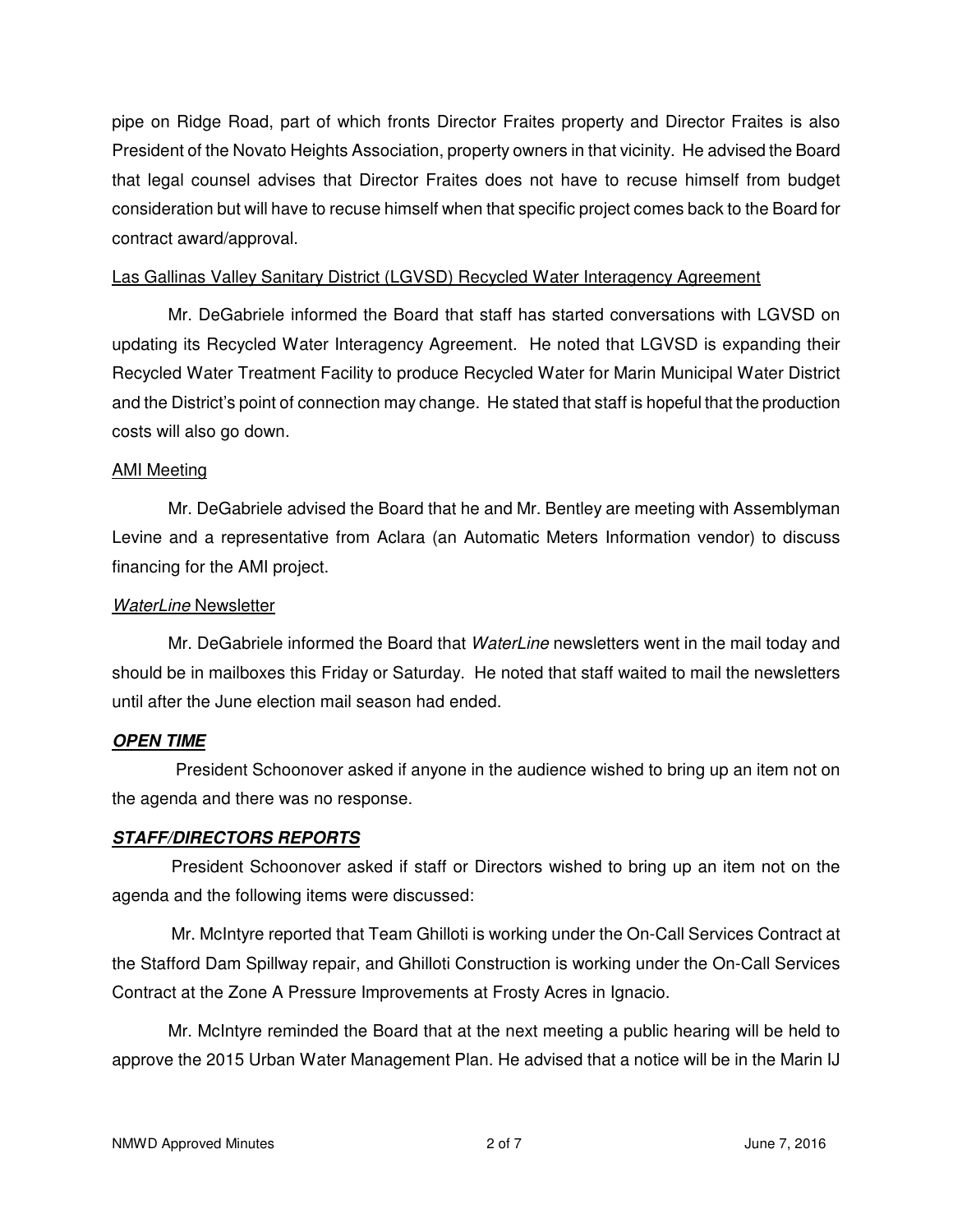tomorrow and the following Wednesday for advance notification and the Library has copy of the plan which is also provided on the District website.

# *CONSENT CALENDAR*

On the motion of Director Fraites, seconded by Director Baker the Board approved the following items on the consent calendar by the following vote:

AYES: Director Baker, Fraites, and Schoonover

NOES: None

ABSENT: Director Petterle and Rodoni

### *RECINDING RESOLUTION 16-14 ENTITLED: "RESOLUTION OF THE BOARD OF DIRECTORS OF NORTH MARIN WATER DISTRICT ENACTING REGULATION 54 A(3) – WATER DROUGHT SURCHARGE"*

The Board rescinded Resolution 16-14 Entitled: "Resolution Of The Board Of Directors Of North Marin Water District Enacting Regulation 54 A(3) – Water Drought Surcharge" enacting a Water Drought Surcharge. State Water Resources Control Board adopted a Revised Regulation allowing for self-certification of water supplies and the District will certify that an adequate water supply exists, no mandated water conservation is required and the drought surcharge is not needed. Instead the District will adjust the proposed Fiscal Year 2017 Novato Water Operations Budget to reflect an increase in water sales to 2.5BG.

# *RENEW AGREEMENT WITH DISTRICT RISK CONSULTANT DB CLAIMS*

The Board approved an agreement with DB Claims Services Group, the District's risk consultant. The District's risk consultant reviews insurance contract language, serves as an adjustor for claims and is used for special projects such as the Risk Management Review conducted in 2009. Cost of the work typically averages about \$1,000 per year.

# *2015 CONSUMER CONFIDENCE REPORT – NOVATO*

The Safe Drinking Water Act requires water suppliers to publish and distribute a report of water quality information to customers annually. The report contains details and results of monitoring for various contaminants throughout the previous year, a description of the District's sources of water and treatment regimes in Novato, as well as general information about water and its constituents.

Customers will receive a bill insert informing them that the report is available on our website and that a paper copy will be mailed to them upon request.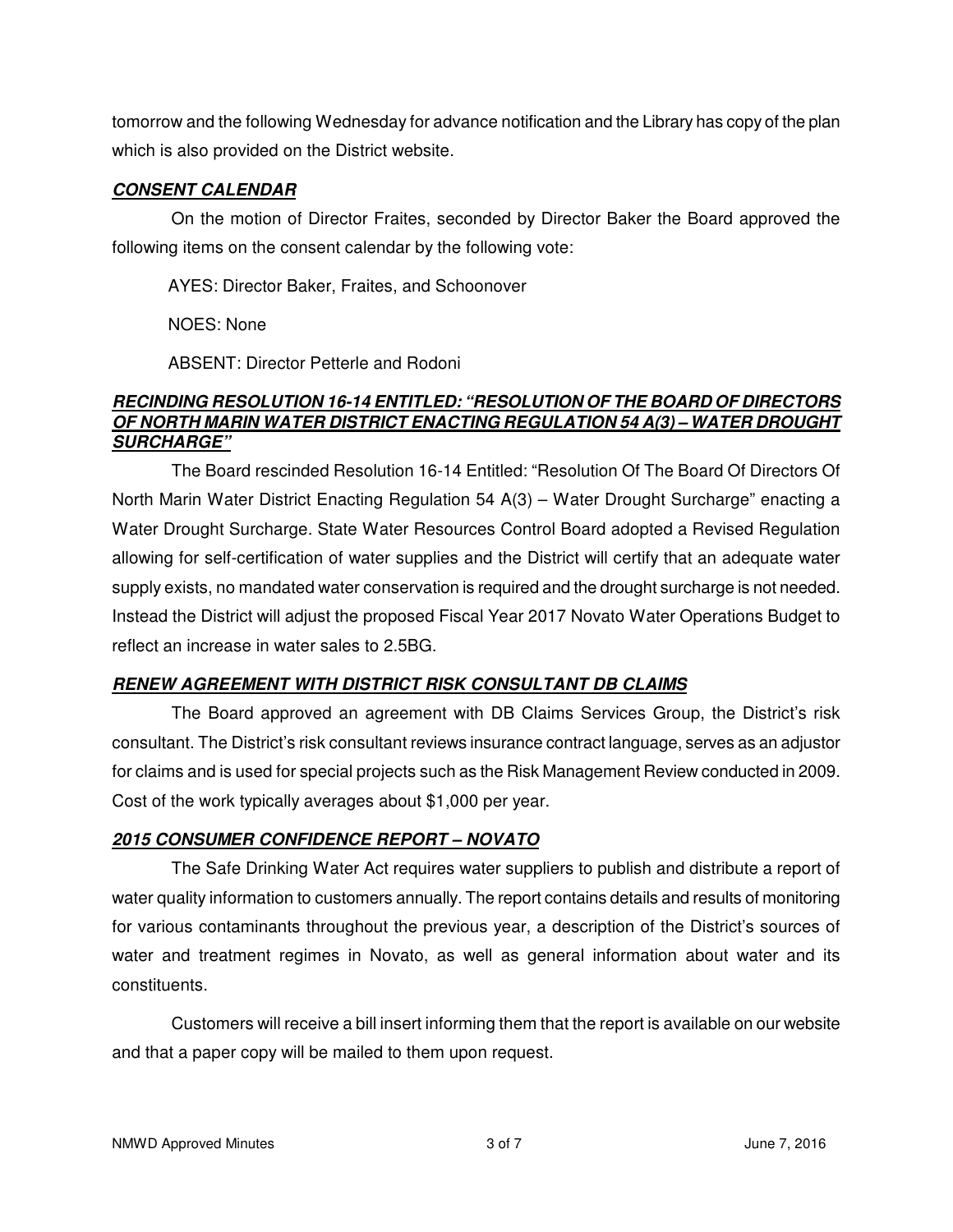The Board authorized the General Manager to approve final text and design for the 2015 Consumer Confidence Report for Novato and related bill insert.

## *2015 CONSUMER CONFIDENCE REPORT – POINT REYES*

The Safe Drinking Water Act requires water suppliers to publish and distribute a report of water quality information to customers annually. The report contains details and results of monitoring for various contaminants throughout the previous year, a description of the District's sources of water and treatment regimes in Point Reyes, as well as general information about water and its constituents.

Customers will receive a bill insert informing them that the report is available on our website and that a paper copy will be mailed to them upon request.

The Board authorized the General Manager to approve final text and design for the 2015 Consumer Confidence Report for Point Reyes and related bill insert.

## *ACTION CALENDAR*

# *PROPOSED INCREASE IN OCEANA MARIN SEWER CONNECTION FEE*

Mr. Bentley asked that the Board approve a letter to be sent to owners of vacant property in Oceana Marin and to the Oceana Marin Associations, local builder's associations and Marin Association of Realtors, advising that a connection fee increase is proposed for Oceana Marin and to set June 28th as the date for a public hearing to consider adoption. He advised the Board that the current Oceana Marin sewer connection fee is \$15,200 and it's proposed to increase to \$30,000 per dwelling unit. He informed the Board that the recent updated Master Plan for Oceana Marin recommends substantial improvements to accommodate new growth. He noted that the projects allocated to new growth include expanding the subsurface effluent disposal system and  $\frac{1}{4}$  of the cost to improve other elements including a redundant force main from the Tahiti Way lift station to the storage/treatment ponds. Mr. Bentley stated that capital costs attributed to new growth totals of \$1.14M.

Director Baker asked that staff explore opportunities for Grant Funding to help pay for the Oceana Marin improvements.

Director Fraites asked if Mr. DeGabriele advised the residents that this increase was going to occur. Mr. DeGabriele responded that Mr. McIntyre and he attended the Oceana Marin Association meeting in January but the majority of the people who attend the meeting are current customers. He stated that the future customers would most likely not attend the meeting and that it is why staff is asking the board to approve the letter.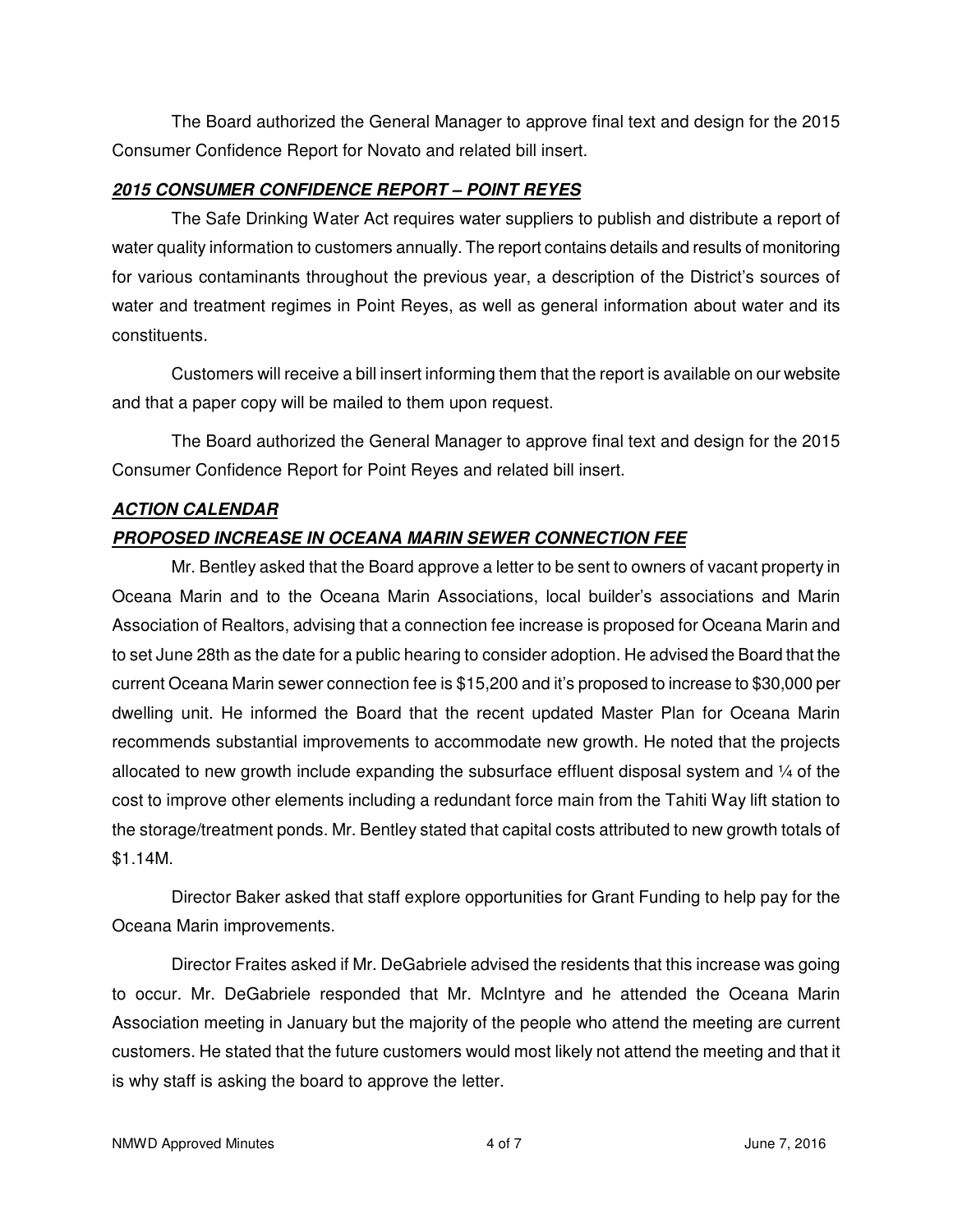Mr. DeGabriele suggested that the Board hold a public hearing on June  $28<sup>th</sup>$ , along with the Oceana Marin rate increase hearing and that the Board may want to consider phasing the connection fee increase in stages and take into consideration that if the connection fee increase were to go into effect July  $1<sup>st</sup>$ , there is not much time in-between the meeting and the effective date for future customers to request new sewer connections.

On motion of Director Fraites, seconded by Director Baker the Board authorized staff to mail the letter to owners of the vacant lots in Oceana Marin subject to he connection fee, as well as the Oceana Marin Association, local builder's associations and the Marin Association of Realtors, advising that a connection fee increase is proposed, and; set a public hearing for June 28, 2016, in Point Reyes Station to consider adoption of the proposed increase by the following vote:

AYES: Director Baker, Fraites, and Schoonover

NOES: None

ABSENT: Director Petterle and Rodoni

# *INFORMATION ITEMS*

# *PT. REYES SYSTEM OVERVIEW – FOCUS ON WATER QUALITY*

Pablo Ramudo provided the Board with a presentation on the West Marin water system identifying well locations, treatment facilities and distribution system methods to monitor and improve water quality. He advised that salinity at the West Marin Coast Guard Wells has increased by 3 times what was experienced approximately 10 years ago.

Director Baker asked that security be improved at the Point Reyes Treatment Plant since there is less United States Coast Guard security and activity in the treatment plant area now.

# *INITIAL REVIEW – FY17 WEST MARIN WATER AND OCEANA MARIN SEWER BUDGET*

Mr. Bentley provided the Board with its first review of the West Marin water and Oceana Marin sewer budgets. He stated that for West Marin water a 7% commodity rate increase is proposed and no increase in the bi-monthly fixed service charge. He noted that this amounts to \$2.67/month for the typical West Marin single family residential customer. Mr. Bentley stated that at Oceana Marin, a 10% increase is proposed (\$7 per month) raising the annual sewer service charge to \$936 per year. He reminded the Board that the Oceana Marin sewer service charge is collected on the Property Tax bill and the ordinance change will also appear in the Pt. Reyes Light on two separate occasions to notice customers of the proposed increase.

Mr. Bentley advised the Board that the significant Improvement Projects budgeted for the coming year in Pt. Reyes include: \$450k to complete the bulk of the work on the \$525k replacement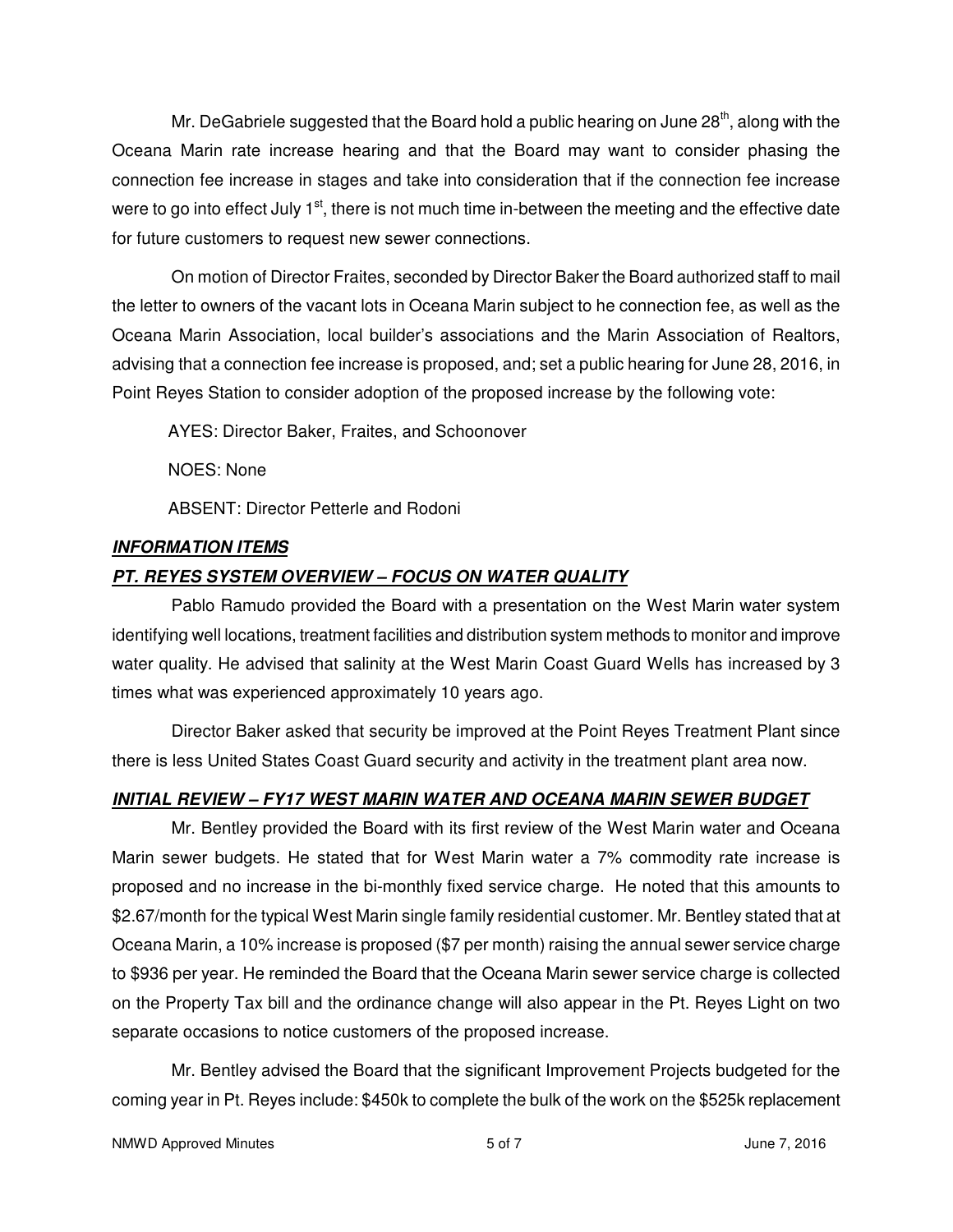of the PRE Tank burned in the Vision Fire, \$75k to replace the green-sand filter media in one of the two treatment plant filters, and \$100k to permit and commence construction of the \$300k project to install a second well on the Gallagher site.

Mr. Bentley informed the Board that the significant Improvement Projects budgeted for the coming year in Oceana Marin include: \$40k for continued infiltration repair work to prevent rainwater from leaking into the collection system, \$50k as the first half of the cost to design and install an additional trench in the disposal field, and \$50k to commence the \$300k project to reline 3,000' of 6" AC pipe.

Mr. Bentley advised the Board that there with be an additional review at the June 21 $^{\rm st}$ meeting and then the budgets will be considered at the June  $28<sup>th</sup>$  public hearing in Point Reyes Station.

# *AMI PROJECT STATUS REPORT*

David Bentley updated the Board on the Advanced Meter Information (AMI) system project status. He stated that a District's consultant has completed its assessment and recommends including a 5% contingency which brings the estimated total cost to \$5.25M. He informed the Board that bids are being solicited by the consultant to conduct a pilot study which involves retrofitting about 200 meters in various locations throughout Novato to confirm that AMI will work within Novato's rolling topography. He noted that it's likely more than one AMI vendor will be used to undertake the pilot program.

# *NBWA MEETING – JUNE 3, 2016*

Director Baker stated that he attended the North Bay Watershed Association meeting on held on June 3rd. Mr. DeGabriele advised that the budget for NBWA was approved and the District's Budget obligation remains the same as last year at \$6,216.

# *TAC MEETING – JUNE 6, 2016*

Mr. DeGabriele provided the Board with a summary of the Technical Advisory Committee Meeting agenda held on June 6th. He noted that Lake Sonoma currently holds 98.4% of capacity (238,000AF) and Lake Mendocino 98% capacity at 86,000AF. He stated that a Temporary Urgency Change Order has been approved by the State Board reducing minimum instream flows to meet the Biological Opinion requirements and there remains a lot of natural runoff in the watershed so little water is being released from storage for instream flow purposes at this time. Mr. DeGabriele informed the Board that the Sonoma-Marin Saving Water Partnership members have reduced water production by 24% during the period of June 2015 through April 2016 compared to a cumulative standard of 19%; and the Extended Emergency Urban Water Conservation Regulations enable self-

NMWD Approved Minutes and the control of the control of 6 of 7 control of 7 control of 10 dividends and 10 dividends of  $\sim$  6 of 7 control of 7 control of 10 dividends and 10 dividends and 10 dividends and 10 dividends an